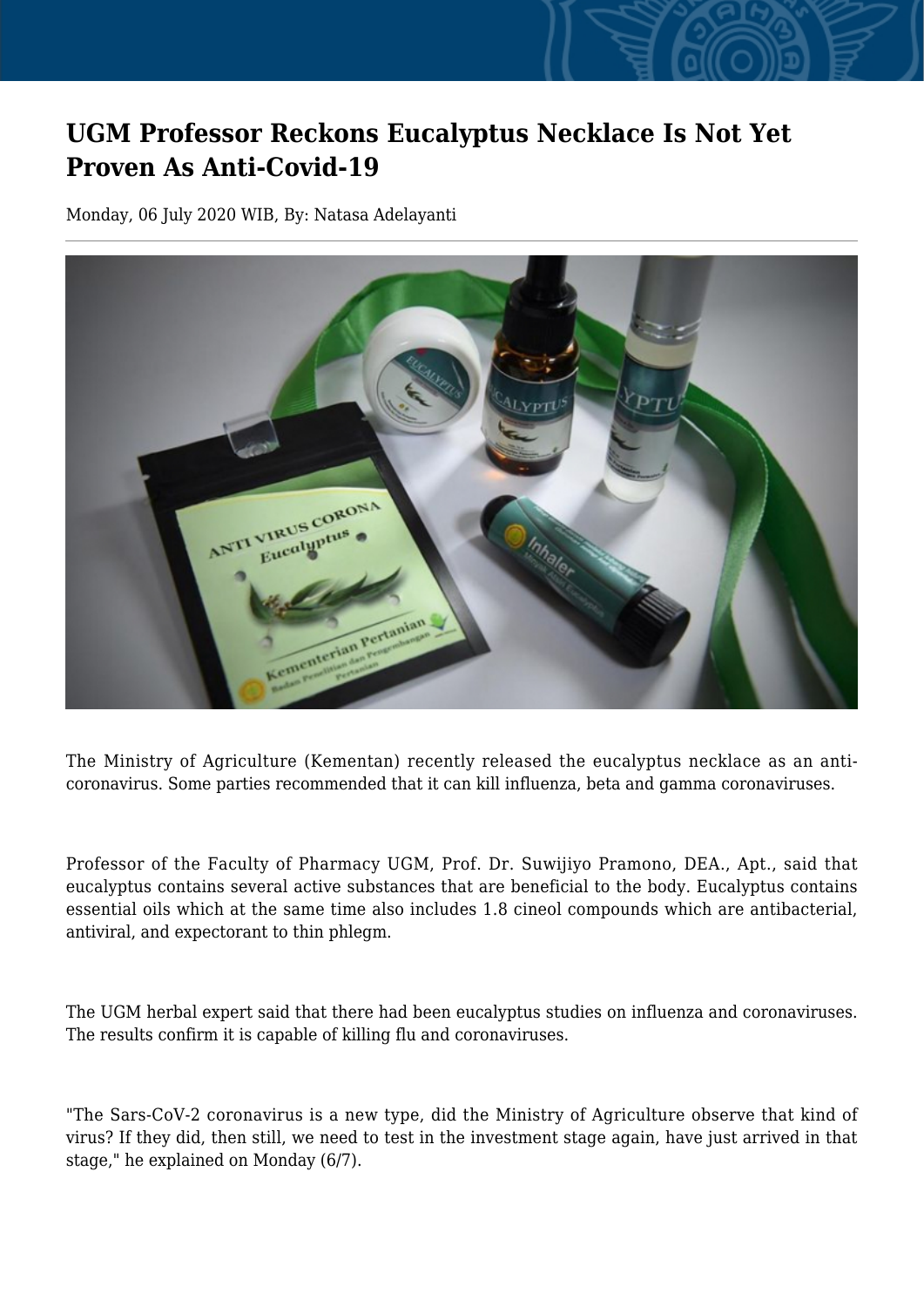Using this eucalyptus necklace, said Pramono, it can only kill viruses that are outside the body not inside because again, it is a necklace.

"The inhaled active ingredient of eucalyptus is relatively small. Although it can kill the virus, it is not too significant," said the BPOM expert.

A way to prove it, clinical trials must be carried out.

So far, eucalyptus has been used topically or inhaled. Not for oral use or as internal medicine. The use of eucalyptus is generally smeared or inhaled as in eucalyptus oil products, balm, roll-on and others.

According to him, eucalyptus is not a drug for the anti-corona virus that causes Covid-19. The proof still required a long process to clinical testing or in humans. Besides, you must have permission from BPOM.

"If it is called Covid-19 antiviral drug, it cannot yet. Primarily if used by mouth for drugs is not recommended because if we do not use the dose properly, certainly, it will be dangerous," Suwijiyo explained.

He explained the safe limit for oral use of eucalyptus ranged from 0.3 to 0.6 millilitre. In contrast, excessive use will irritate the stomach and poison the central nervous system, which can result in death.

The use of eucalyptus in the form of necklaces for medical devices, according to him, indeed could potentially help the healing process of Covid-19 patients. Active substances in eucalyptus can be inhaled and help relieve breathing in patients who experience symptoms of shortness of breath. However, once again if in the form of a necklace should be tested clinically.

"If the dosage form is a sufficient dosage of oil to be inhaled so that it can at least relieve breathing and thin the phlegm. In this case, it can help standard drugs given to Covid-19 patients in the healing process, not as the primary drug of Covid-19," he said.

Author: Ika Photo: Kompas.com